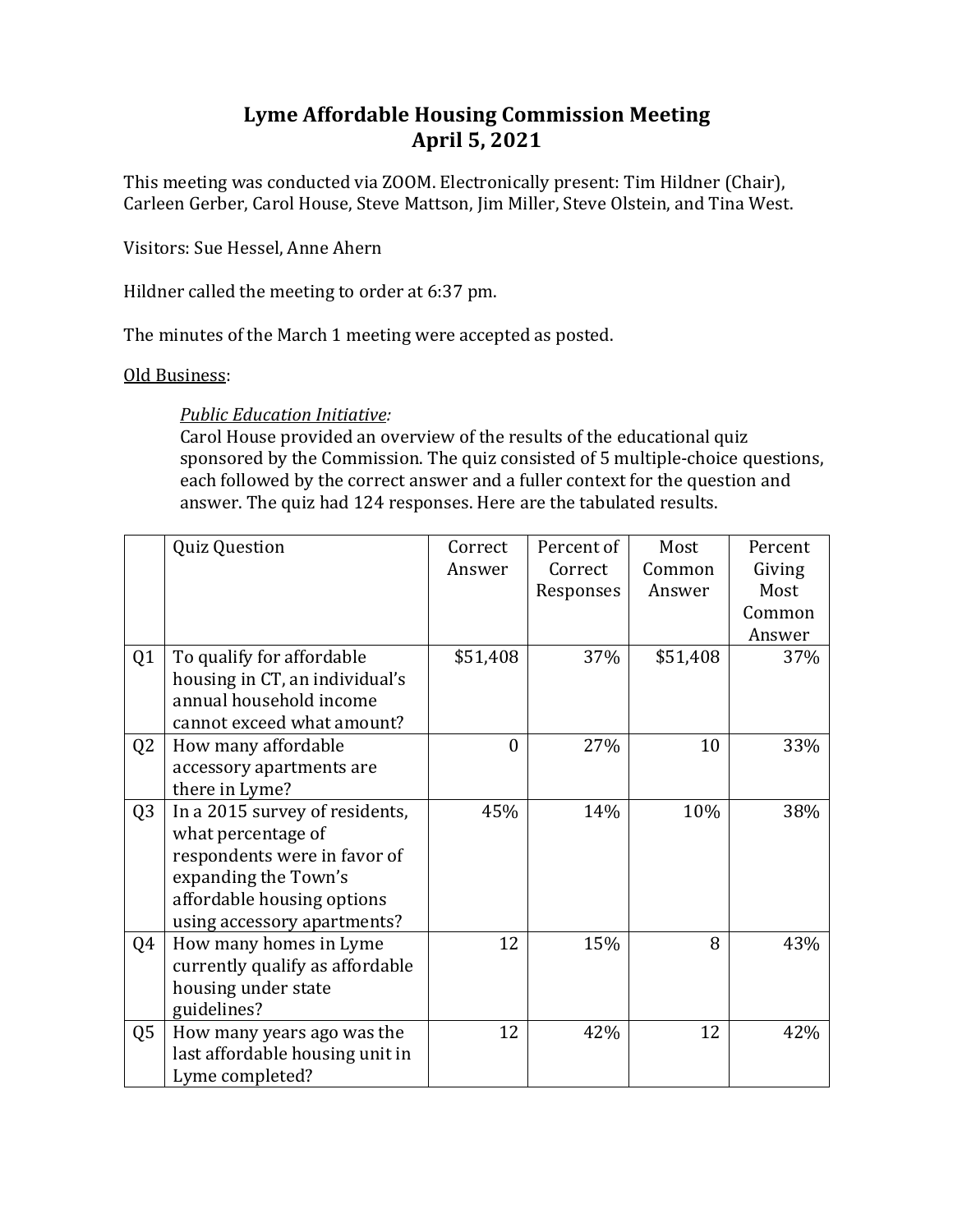The Commission continued to discuss expanding the use of the Commission's webpage as an educational tool, with the scope of information to be focused specifically on Lyme. After reviewing the guidelines for drafting a town's affordable housing plan, the Commission decided it was too detailed for use as an educational tool. Hildner drafted a clear statement of the state's criteria for classifying a housing unit as "affordable." He included a section on "Why it is important to the town of Lyme." This document will be placed on the Commission's website.

The Commission discussed the various needs for affordable housing in Lyme, and how best to communicate those needs to our community to elicit support for making it happen. The Commission's approach will be to identity the Town's needs before trying to chase the currently fluid state guidelines. Those needs include providing affordable housing, particularly rental, for individuals and their families who service our community through such things as volunteer work, teaching in our school system, and providing homecare. We also see the need for senior living, so that Lyme residents who need to move to such housing do not have to leave the community. Issues include the fact that Lyme does not have a lot of buildable land, existing zoning regulations, raising funds to build what is needed, and identifying a successful plan to manage rentals. We see a real need for a regional effort to meet demands.

Affordable Housing Rental Model: The Commission sent out a letter to homeowners identified by the Lyme Assessor as having an accessory structure. The letter briefly described the proposed program and offered these homeowners an opportunity to express interest in such a program and join with the Commission to discuss the details. There were few responses, but Hildner reached out to those that did respond. The homeowners' basic concern was not in renting to individuals with lower incomes, but 1) putting a deed restriction on part of their property, and 2) fear of government interference with their rental decisions. 

*Affordable Housing Plan:* Lyme is required by state statute to have an official Affordable Housing Plan. This Commission will have the lead role in the drafting of this plan. We will be working with the Lower Connecticut River Valley Council of Governments (RiverCOG) to fit our plan within a regional plan. No additional action to report at this time. The Commission members were asked to give additional thought to the ideas we would like to see in the plan, but we are on hold until there is additional action by the RiverCOG.

## New Business:

*Affordable Housing Bills:* Several affordable housing bills are in various stages of discussion in Hartford. Bill 1024 is now out of committee. It will likely go through additional changes over the next few months and then will get a vote before the General Assembly. It will likely pass, and it is currently unclear whether the Governor will sign it.